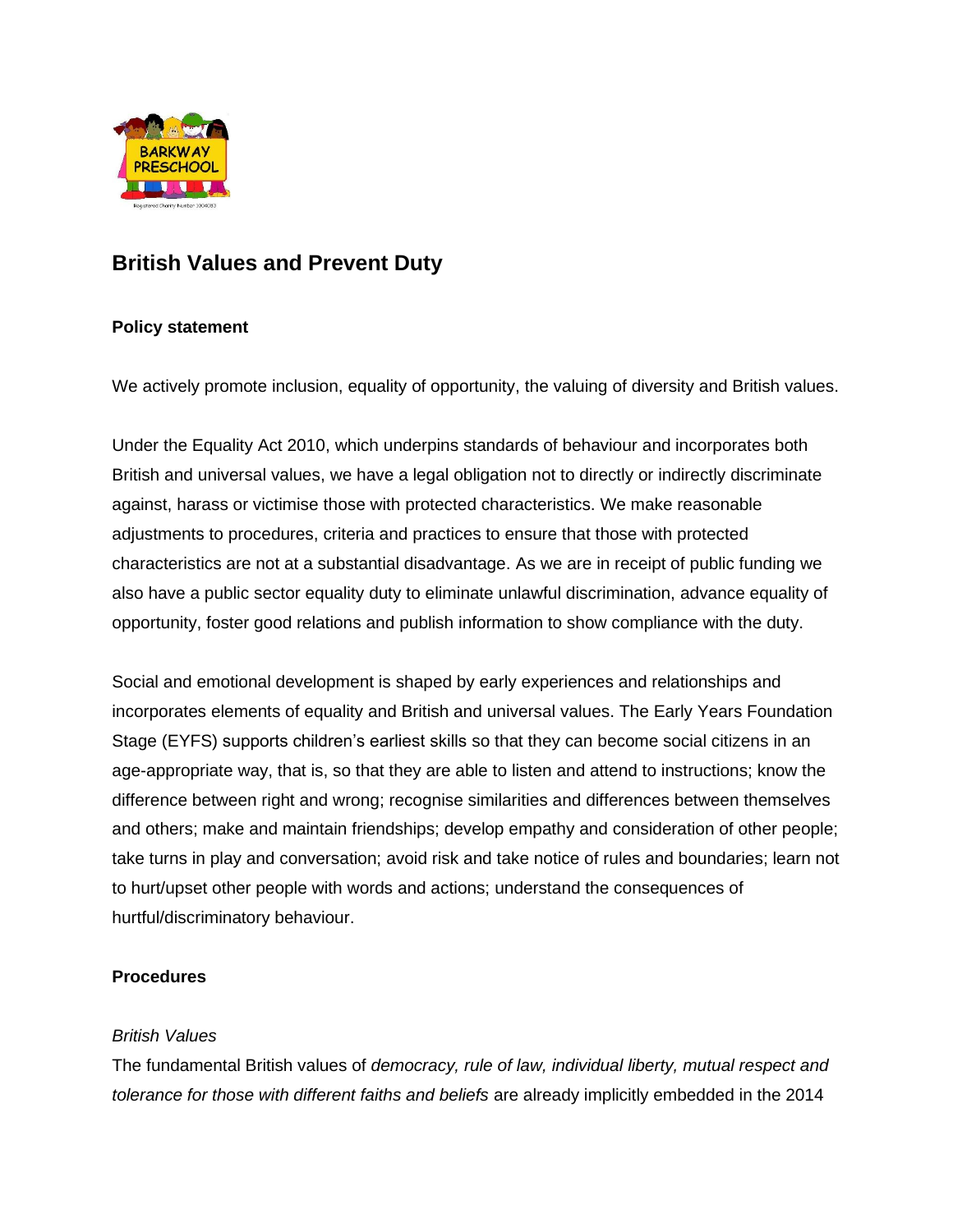EYFS and are further clarified below, based on the *Fundamental British Values in the Early Years* guidance (Foundation Years 2015):

- *Democracy*, or making decisions together (through the prime area of Personal, Social and Emotional Development)
	- **-** As part of the focus on self-confidence and self-awareness, practitioners encourage children to see their role in the bigger picture, encouraging them to know that their views count, to value each other's views and values, and talk about their feelings, for example, recognising when they do or do not need help.
	- **-** Practitioners support the decisions that children make and provide activities that involve turn-taking, sharing and collaboration. Children are given opportunities to develop enquiring minds in an atmosphere where questions are valued.
- *Rule of law*, or understanding that rules matter (through the prime area of Personal, Social and Emotional Development)
	- **-** Practitioners ensure that children understand their own and others' behaviour and its consequence.
	- **-** Practitioners collaborate with children to create rules and the codes of behaviour, for example, the rules about tidying up, and ensure that all children understand rules apply to everyone.
- *Individual liberty*, or freedom for all (through the prime areas of Personal, Social and Emotional Development, and Understanding the World)
	- **-** Children should develop a positive sense of themselves. Staff provide opportunities for children to develop their self-knowledge, self-esteem and increase their confidence in their own abilities, for example through allowing children to take risks on an obstacle course, mixing colours, talking about their experiences and learning.
	- **-** Practitioners encourage a range of experiences that allow children to explore the language of feelings and responsibility, reflect on their differences and understand we are free to have different opinions, for example discussing in a small group what they feel about transferring into Reception Class.
- *Mutual respect and tolerance*, or treating others as you want to be treated (through the prime areas of Personal, Social and Emotional Development, and Understanding the World)
	- **-** Practitioners create an ethos of inclusivity and tolerance where views, faiths, cultures and races are valued and children are engaged with the wider community.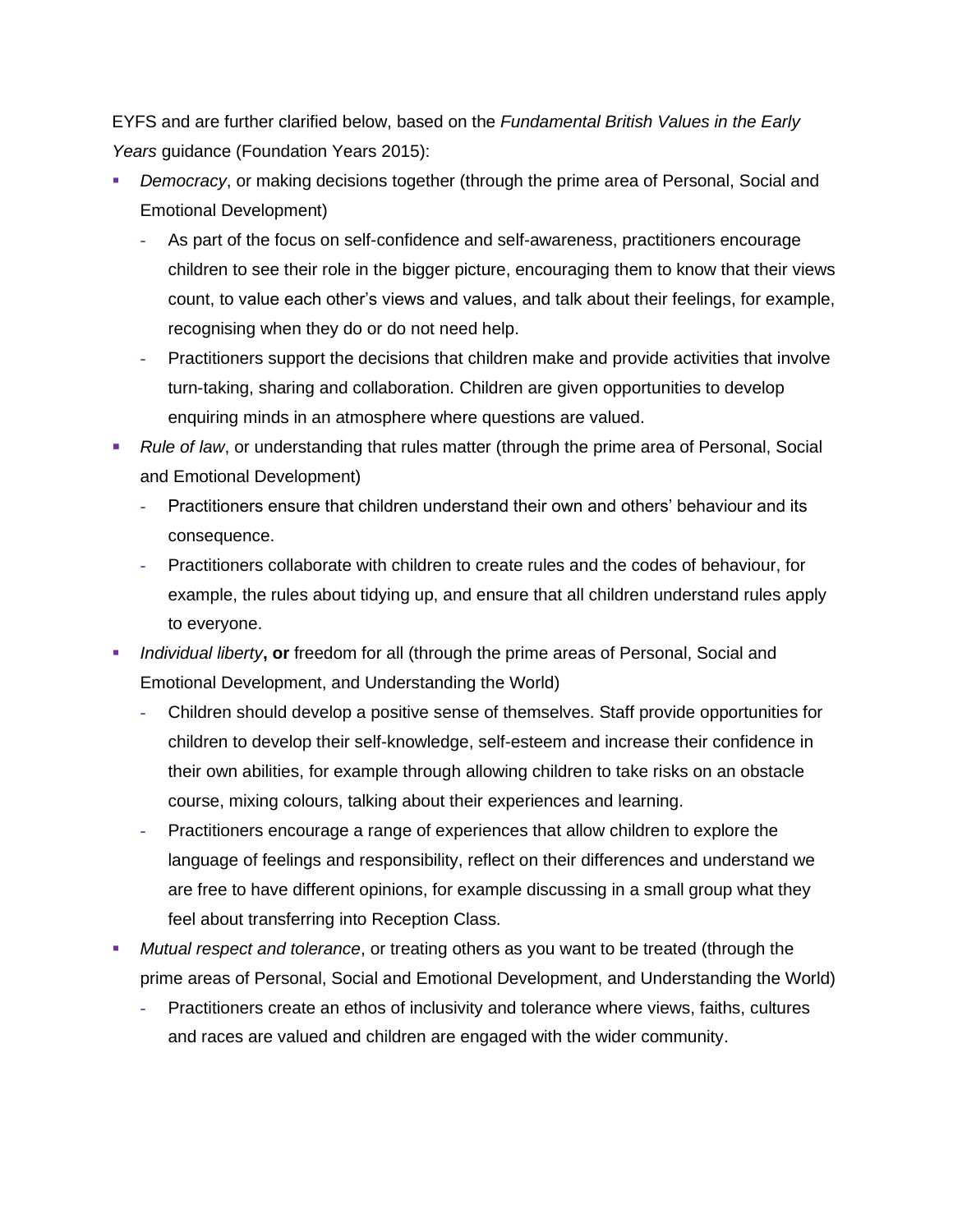- **-** Children should acquire tolerance, appreciation and respect for their own and other cultures; know about similarities and differences between themselves and others, and among families, faiths, communities, cultures and traditions.
- **-** Practitioners encourage and explain the importance of tolerant behaviours, such as sharing and respecting other's opinions.
- **-** Practitioners promote diverse attitudes and challenge stereotypes, for example, sharing stories that reflect and value the diversity of children's experiences and providing resources and activities that challenge gender, cultural or racial stereotyping.
- *In our setting it is not acceptable to:* 
	- **-** actively promote intolerance of other faiths, cultures and races
	- **-** fail to challenge gender stereotypes and routinely segregate girls and boys
	- **-** isolate children from their wider community
	- **-** fail to challenge behaviours (whether of staff, children or parents) that are not in line with the fundamental British values of democracy, rule of law, individual liberty, mutual respect and tolerance for those with different faiths and beliefs

### *Prevent Strategy*

Under the Counter-Terrorism and Security Act 2015 we also have a duty *"to have due regard to the need to prevent people from being drawn into terrorism"*

Barkway Preschool is committed to safeguarding and promoting the welfare of children and young people and expects all staff and volunteers to share this commitment.

### **The Prevent Duty & Promoting British Values**

From 1st July 2015 all schools, registered early years childcare providers and registered later years childcare providers, are subject to a duty under section 26 of the Counter Terrorism and Security Act 2015, in the exercise of their functions, to have "due regard to the need to prevent people from being drawn into terrorism". This duty is known as the Prevent duty. Here at Barkway Preschool we take Safeguarding very seriously, therefore to ensure that we adhere to and achieve the Prevent duty we will: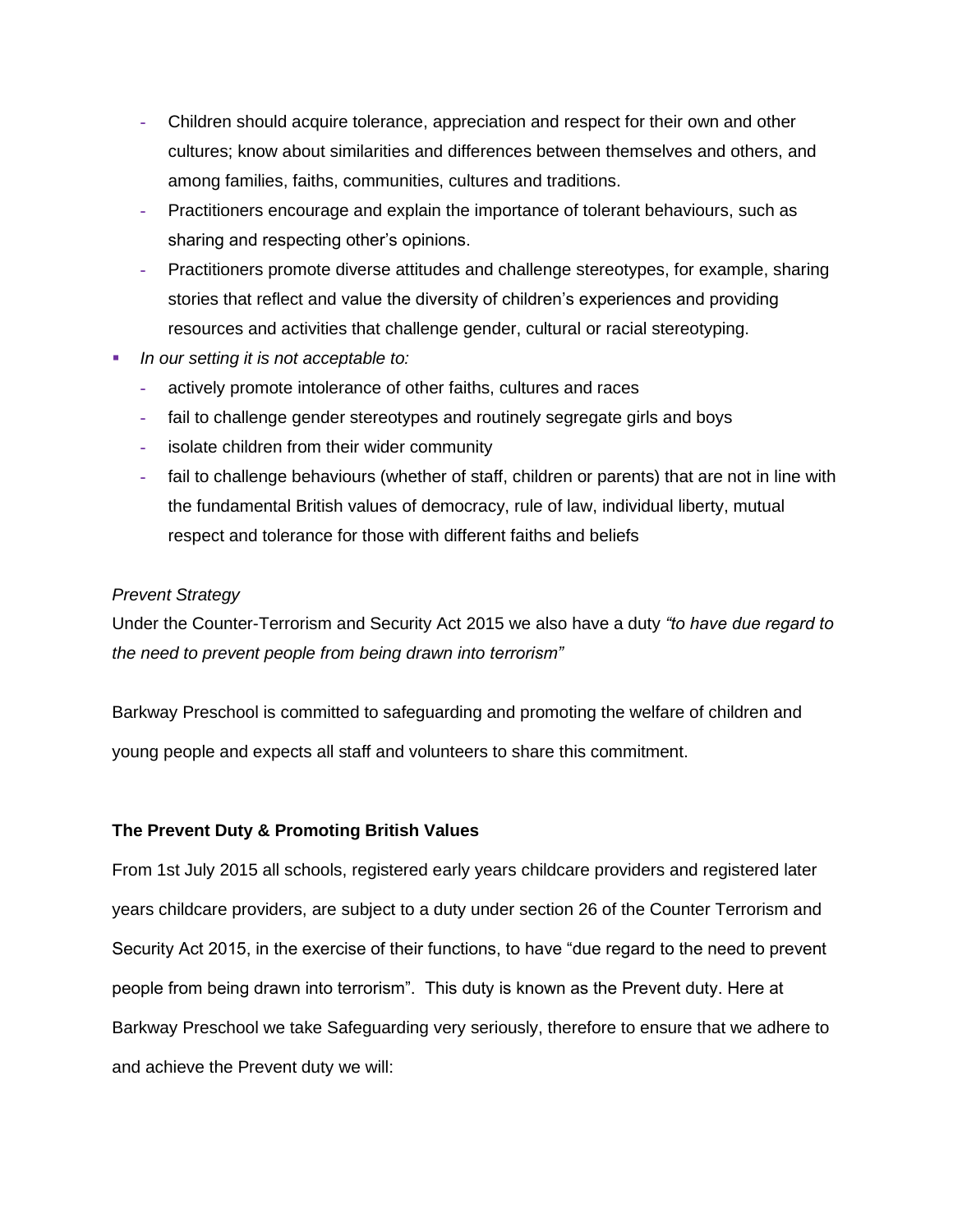- 1. Provide appropriate training for staff as soon as possible. Part of this training will enable staff to identify children who may be at risk of radicalisation.
- 2. We will build the children's resilience to radicalisation by promoting fundamental British values and enabling them to challenge extremist views (for early years providers the statutory framework for the EYFS sets standards for learning, development and care for children from 0-5, thereby assisting their personal, social and emotional development and understanding of the world).
- 3. We will assess the risk, by means of a formal risk assessment, of children being drawn into terrorism, including support for extremist ideas that are part of terrorist ideology.
- 4. We will ensure that our staff understand the risks so that they can respond in an appropriate and proportionate way.
- 5. We will be aware of the online risk of radicalisation through the use of social media and the internet.
- 6. As with managing other safeguarding risks, our staff will be alert to changes in children's behaviour which could indicate that they may be in need of help or protection (children at risk of radicalisation may display different signs or seek to hide their views). The Key Person approach means we already know our key children well and so we will notice any changes in behaviour, demeanour or personality quickly.
- 7. We will not carry out unnecessary intrusion into family life but we will take action when we observe behaviour of concern. The key person approach means that we already have a rapport with our families so we will notice any changes in behaviour, demeanour or personality quickly.
- 8. We will work in partnership with our LSCB & Prevent Team for guidance and support.
- 9. We will build up an effective engagement with parents/carers and families. (This is important as they are in a key position to spot signs of radicalisation).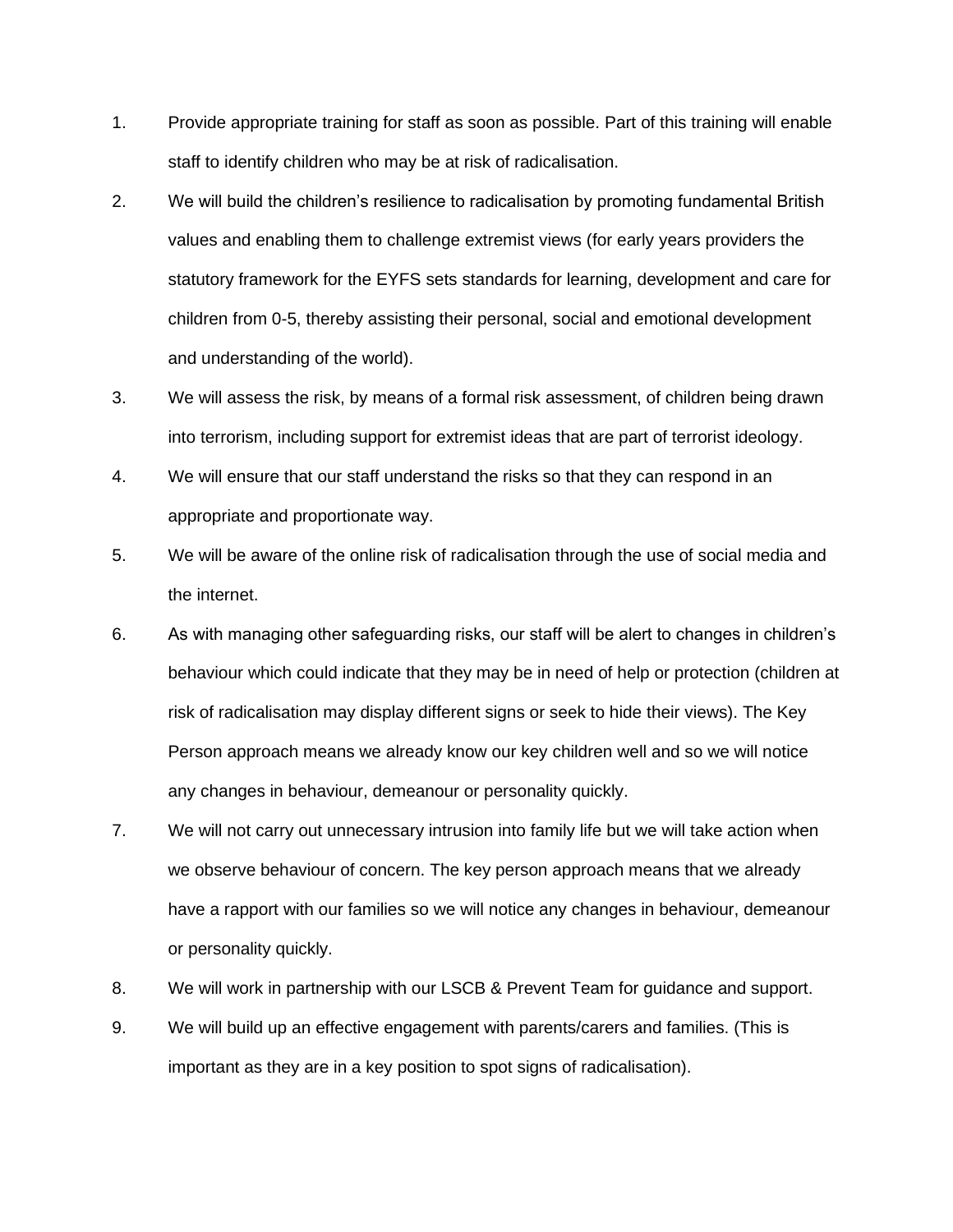- 10. We will assist and advise families who raise concerns with us. It is important to assist and advise families who raise concerns and be able to point them to the right support mechanisms.
- 11. We will ensure that our staff will undertake Prevent awareness training (as a minimum) so that they can offer advice and support to other members of staff.
- 12. We will ensure that any resources used in Barkway Preschool are age appropriate for the children in our care and that our staff have the knowledge and confidence to use the resources effectively.

This Policy is intended to serve as a guidance for Practitioners to recognise the signs of those who are at risk and also to inform parents of our legal requirement to put this policy into operation. The Prevent duty of care policy is part of our wider safeguarding duties in keeping children safe from harm, and this new policy reinforces our existing duties by spreading understanding of the prevention of radicalisation.

#### **Staff Responsibilities**

All practitioners must be able to identify children who may be vulnerable to radicalisation.

- There is no single way of identifying an individual who is likely to be susceptible to a terrorist ideology, but staff should be alert to changes in children's behaviour, including even very young children, which could indicate they may be in need of help or protection.
- People from any walks of life can be drawn into radicalisation and not necessarily from a particular religion or ethnicity. Terrorism is not promoted by any religion. The Prevent duty does not require childcare providers to carry out unnecessary intrusion into family life but we are required to take action when we observe behaviour of concern.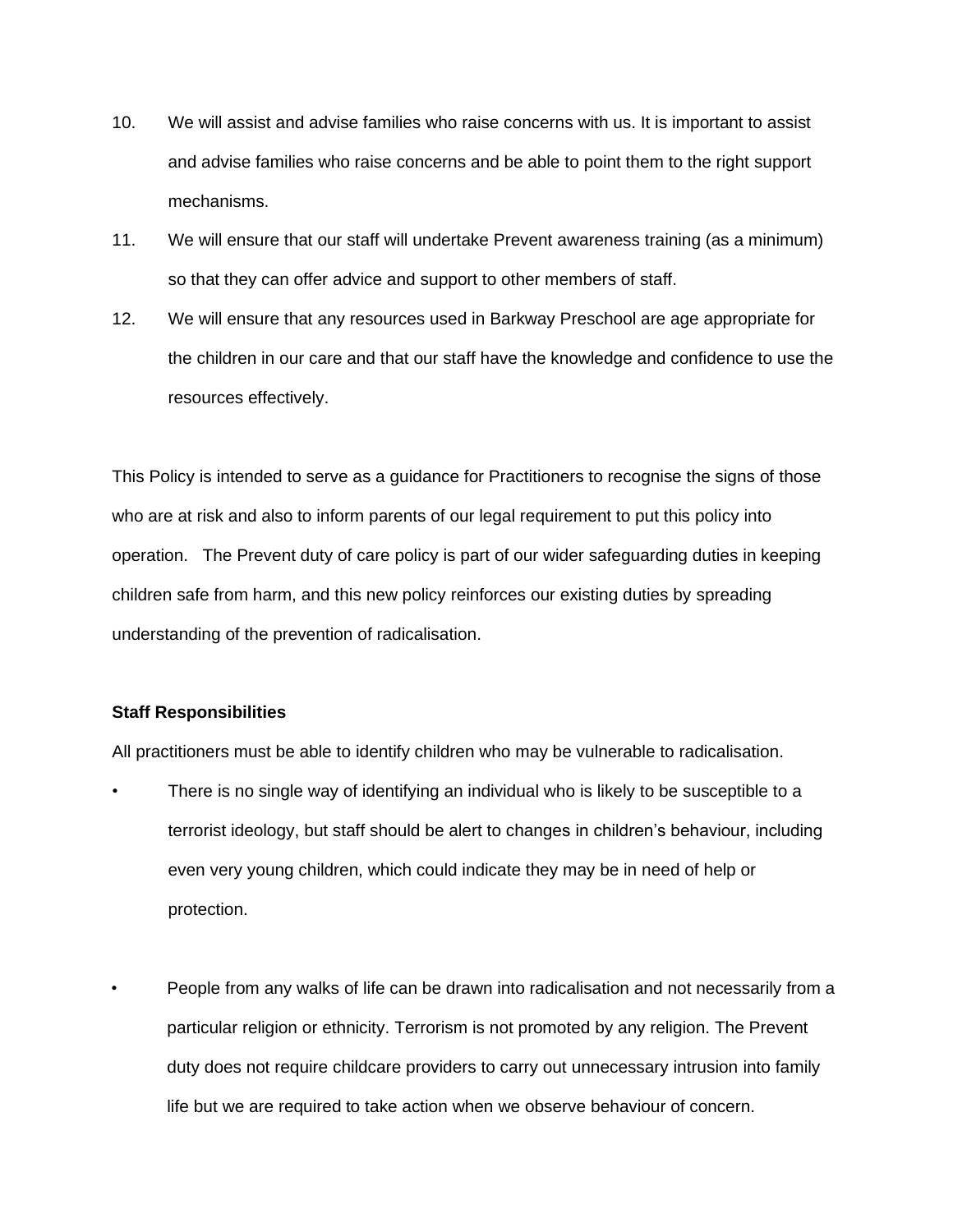We endeavour to support our children through the EYFS by providing playful learning opportunities to help them develop positive, diverse and communal identities, as well as their well-being, their empathy and emotional literacy, while continuing to take action to eradicate inequalities, bullying, discrimination, exclusion, aggression and violence; all of which fosters and secures children's pro-social behaviours and responsible citizenship and a real sense of belonging.

What to do if you suspect that children are at the risk of radicalisation:

Follow the setting's normal Safeguarding Procedures including discussing with Barkway's Designated Safeguarding Lead, and where deemed necessary, with children's social care. In Prevent priority areas, the local authority will have a Prevent lead who can also provide support. The Safeguarding Lead can also contact the local police force or dial 101 (the non-emergency number). They will then talk in confidence about the concerns and help to access support and advice. The Department for Education has dedicated a telephone helpline (020 7340 7264) to enable staff to raise concerns relating to extremism directly.

Concerns can also be raised by email to counter.extremism@education.gsi.gov.uk. Please note that the helpline is not intended for use in emergency situations, such as a child being at immediate risk of harm or a security incident, in which case the normal emergency procedures should be followed.

| This policy was adopted by | <b>Barkway Preschool</b> |        |
|----------------------------|--------------------------|--------|
| On                         | September 2022           | (date) |
| Date to be reviewed        | When needed              | (date) |